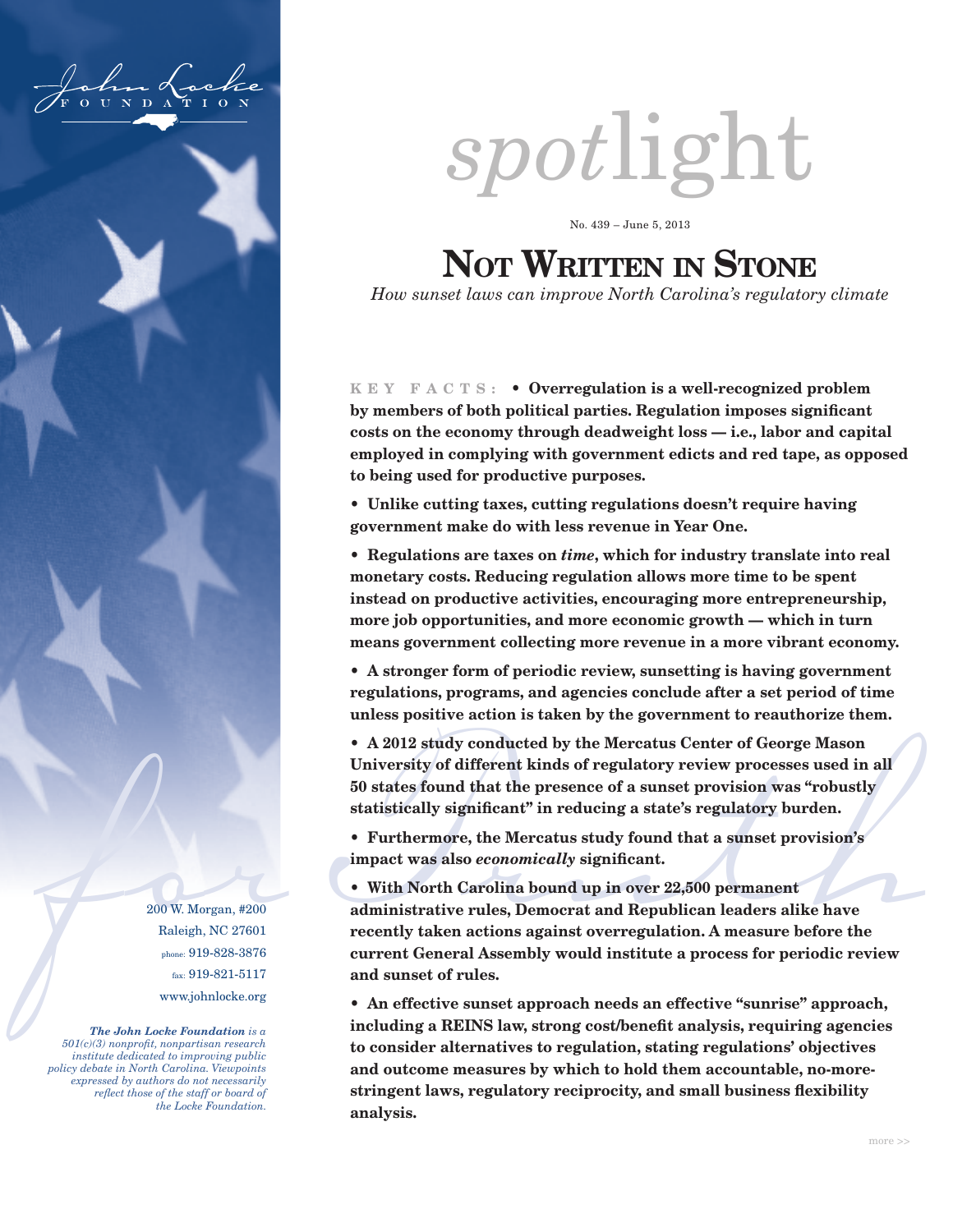The menace of overteguation has been achibiwidged for years by leaders of<br>citizens, businessmen, and scholars. Taming the regulatory beast has historica<br>level, however; it frustrated reform-minded Democrats in the mid-1970 the menace of overregulation has been acknowledged for years by leaders of both political parties as well as<br>citizens, businessmen, and scholars. Taming the regulatory beast has historically been difficult at the national<br> citizens, businessmen, and scholars. Taming the regulatory beast has historically been difficult at the national level, however; it frustrated reform-minded Democrats in the mid-1970s, lead by Pres. Jimmy Carter, and

Republicans in North Carolina have accomplished regulatory reforms in consecutive years, in part by building on reforms espoused — at least when they were her idea — by then-Gov. Bev Perdue, a Democrat. Republican reformers have promised to continue improving the state's regulatory climate in ensuing years.

## **Cutting deadweight loss, not government revenue**

One of the strengths of reforming regulatory policy is its minimal negative effect on government revenue in the short term and a strong positive effect in the long term. Unlike tax reform, which deals with monetary distribution, cutting burdensome regulations essentially just gets rid of deadweight loss — i.e., the problem of labor and capital employed in complying with government edicts and red tape, as opposed to being used for productive purposes. Lessening that burden will make room for more productive activity.

In other words, regulatory reform doesn't require government making do with less revenue in Year One. Regulations are taxes on *time*, which for industry translate into real monetary costs, but their compliance yields nothing remunerative for government. Restoring lost time to industry doesn't reduce the General Fund.

Not only do regulatory hurdles prevent companies from employing more resources in productive activities, they also force some entrepreneurs out of an industry and dissuade others from getting into it. Reducing the hurdles means encouraging more entrepreneurship, more job opportunities, and more economic growth — which in turn means government collecting more revenue in a more vibrant economy.

# **Sunsetting: A robust way of eliminating unnecessary regulations**

In 2012 the Mercatus Center of George Mason University conducted a study of different kinds of regulatory review processes used in all 50 states. The study, by College of Charleston visiting scholar Russell S. Sobel and Mercer University assistant professor of economics John A. Dove, used six different measures of regulation levels in examining regulatory reviews according to the source of review (attorney general, other executive, legislative, or independent), the type of metrics by which the regulations are judged (legality, authority, efficiency, cost/benefit, etc.), and the kind of periodic review (agency, non-agency, and sunset provision). They also looked at voter initiatives.

Sobel and Dove found little evidence that the source of the review matters or correlates with reducing a state's overall level of regulation. They also found weak evidence overall for the significance of the type of metric by which regulations are judged, though they did find evidence that government cost/benefit analysis (which measures how regulations affect government budgets, as opposed to economic cost/benefit analysis, which measures how regulations affect the economy as a whole) mattered. They also found some evidence that requiring a cost/benefit review to present alternative scenarios lowers a state's total amount of regulation. They found very little evidence, however, that who conducted periodic review mattered.<sup>1</sup>

Sobel and Dove's findings for sunset provisions were neither weak nor uncertain, however. As they write,

The final independent variable in the periodic review section, **the presence of a sunset provision, is robustly statistically significant — in fact, the most significant finding in our initial results**. Sunset provisions are negative and significant in all six different measures of state regulatory climates. The coefficients are sizeable as well, implying that **the impact is not only statistically but economically significant**. 2 (Emphasis added.)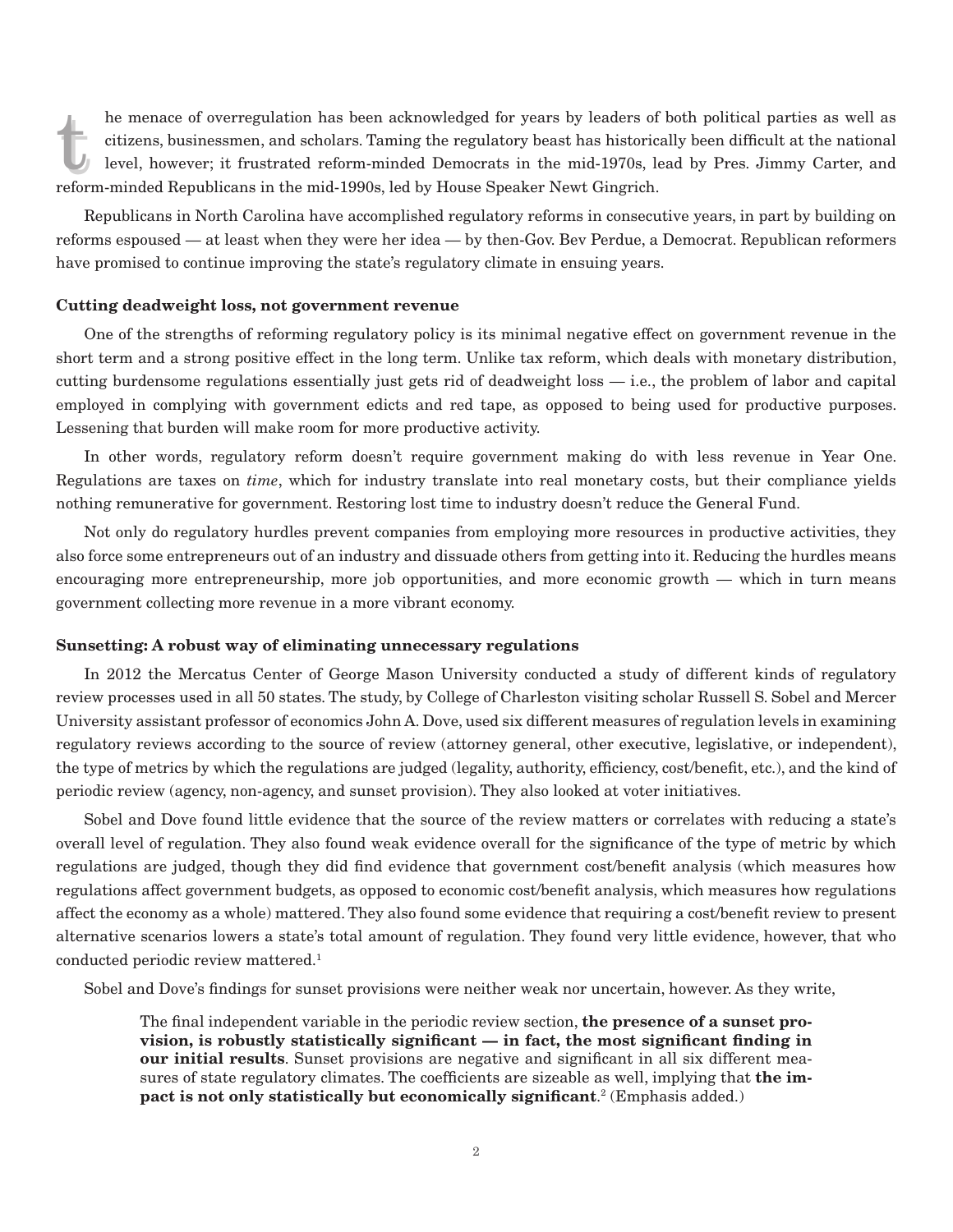So whereas other kinds of regulatory review used in states across the nation proved to have little to no effect on reducing a state's total level of regulation, sunset provisions had significant effect, which translated into a strong, positive economic impact for a state.

Furthermore, Sobel and Dove report that this robust finding holds for reducing the flow of new regulations as well as reducing the total stock of regulations in a state. They conclude that, for leaders seeking policies to bring about effective regulatory reform, "The single most important policy in a state is the presence of a sunset provision."3

For a summary of Sobel and Dove's results, see Table 1.

# **Limiting duration, changing assumptions**

Writing to James Madison on the many impediments to good governance even in a representative government, Thomas Jefferson suggested what is essentially the forerunner of a sunset provision. The problems described

| level of regulation?                                                |                                |
|---------------------------------------------------------------------|--------------------------------|
| Summarized findings from the Mercatus Center's 50-state analysis    |                                |
| <b>Regulatory Review Variable</b>                                   | <b>Overall General Finding</b> |
| Source of review                                                    |                                |
| <b>Attorney General</b>                                             | inconsistent evidence          |
| Other executive                                                     | no evidence                    |
| Legislature                                                         | some evidence                  |
| Independent party                                                   | some evidence                  |
| Type of review (judgment metrics)                                   |                                |
| Legality                                                            | inconsistent evidence          |
| Authority                                                           | no evidence                    |
| Efficiency                                                          | inconsistent evidence          |
| Any factor                                                          | some evidence                  |
| Government cost/benefit                                             | some evidence                  |
| Economic cost/benefit                                               | no evidence                    |
| Alternative cost/benefit                                            | some evidence                  |
| Kind of periodic review                                             |                                |
| Agency review                                                       | no evidence                    |
| Non-agency review                                                   | no evidence                    |
| Sunset provision                                                    | strong evidence                |
| Other                                                               |                                |
| Voter initiative                                                    | inconsistent evidence          |
| zism, petty partisanship, corruption, and a public generally harmed |                                |

**Table 1: Which review processes work to reduce a state's** 

by Jefferson are still all too familiar today: crony by unbalanced laws and regulations but unable to organize against them, especially when special interests who particularly benefit from them are already organized if not downright cozy with legislators.

All those things Jefferson saw as "impediments" to getting rid of bad, counterproductive, or obsolete laws. His proposed solution was structural:

The people cannot assemble themselves. Their representation is unequal and vicious. Various checks are opposed to every legislative proposition. Factions get possession of the public councils. Bribery corrupts them. Personal interests lead them astray from the general interests of their constituents: and other impediments arise so as to prove to every practical man that **a law of limited duration is much more manageable than one which needs a repeal**. 4 (Emphasis added.)

Sunsetting is *limiting the duration* of government regulations, laws, programs, and agencies — having them conclude after a set period of time unless positive action is taken by the government to reauthorize them. It is a stronger form of periodic review, which is an ex post facto review of existing regulations.

The presence of a sunset law makes the necessary but tedious process of revisiting old ideas more manageable by shifting the assumptions. Without sunsetting, all rules and programs are assumed to continue on indefinitely, and it would require the deliberative process of government, with all its factions, to eliminate any of them. With sunsetting, all rules and programs are assumed to end in the near future, so for any one to be re-upped, it must be compelling enough to use the deliberative process of government to keep it.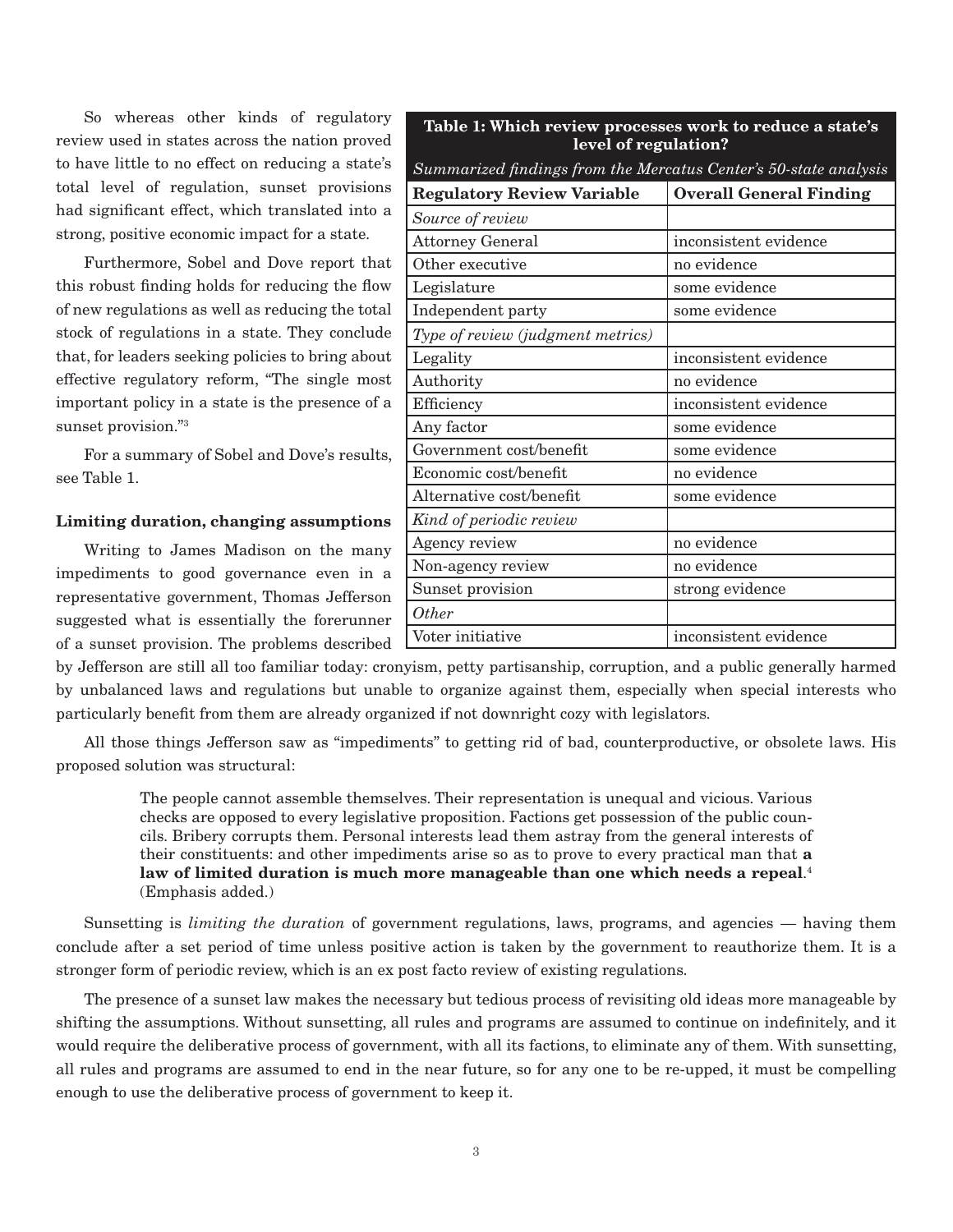# **Recent rules-review attempts in North Carolina**

North Carolina is bound up in over 22,500 permanent administrative rules.<sup>5</sup> Fortunately, state policymakers seem to understand the problem of overregulation, as recent actions by Democrat and Republican leaders have shown.

# *RMIP and RRA 11: Passive review*

In 2010, Gov. Perdue issued an executive order establishing the Rules Modification and Improvement Program (RMIP) within the Office of State Budget and Management (OSBM). The RMIP required annual review of rules issued by Cabinet agencies and their associated boards and commissions. Its goal was to identify and eliminate rules that had become outdated, unnecessary, unduly burdensome, vague, or otherwise inconsistent with clear, well-developed, and efficient rule-making. The program involved OSBM inviting public comment and suggestions on those agencies' existing rules and requirements, then reviewing the merits of the reform suggestions and following through on those deemed meritorious.6 Within months the governor credited RMIP with culling 900 outdated, excessive, unnecessary rules.7

The next year, the General Assembly passed the Regulatory Reform Act (RRA) of 2011. Among other things, RRA 11 expanded RMIP to apply to all state agencies. It also required each state agency "to conduct an annual review of its rules to identify existing rules that are unnecessary, unduly burdensome, or inconsistent" with its reform of the rule-making process.8

This annual review offered only a passive approach to regulatory reform, however, since it relied on public input and knowledge of the RMIP process. Furthermore, by involving all existing rules in the review, it stymies the process by the sheer weight of the demand. A more effective periodic review, on the other hand, would mandate an active review of rules, but only of those slated for sunset in a given year.

#### *H.B. 74, "Periodic Review and Expiration of Rules"*

A bill before the General Assembly, House Bill 74 (third version as of this writing),9 would bring periodic review to North Carolina and have the Rules Review Commission (RRC) set expiration dates for all rules according to where they appear in the Administrative Code, barring review by the agency that adopted them. Afterwards, rules would have to be reviewed by their originating agencies at least once every ten years; without review, they would expire.

The RRC would be a busier commission under the provisions of H.B. 74. Its workload and costs would likely increase. Nevertheless, those would be more than offset by the positive economic effects that would result from weeding out unnecessary, outdated, excessive, or controversial regulations.

H.B. 74 would institute a three-step process for reviewing rules. First, the agency would initially determine whether it considered the rule necessary or unnecessary. If necessary, the agency would determine whether it affected the property interest of the regulated public or did or would have people objecting to it  $-$  i.e., whether the agency would classify the rule as necessary with or without what is called "substantive public interest."

The agency would seek public comment on that initial determination on its web site as well as submit its determination to the Office of Administrative Hearings for online posting and reception of public comments for at least 60 days. Afterwards, the agency would submit a report to the RRC with its initial determination, public comments about it, and its response to those comments.

Next, the RRC would review the report and the public comments. Part of this review would be deciding whether each public comment has merit (i.e., whether a comment addressed the substance of the rule and related to the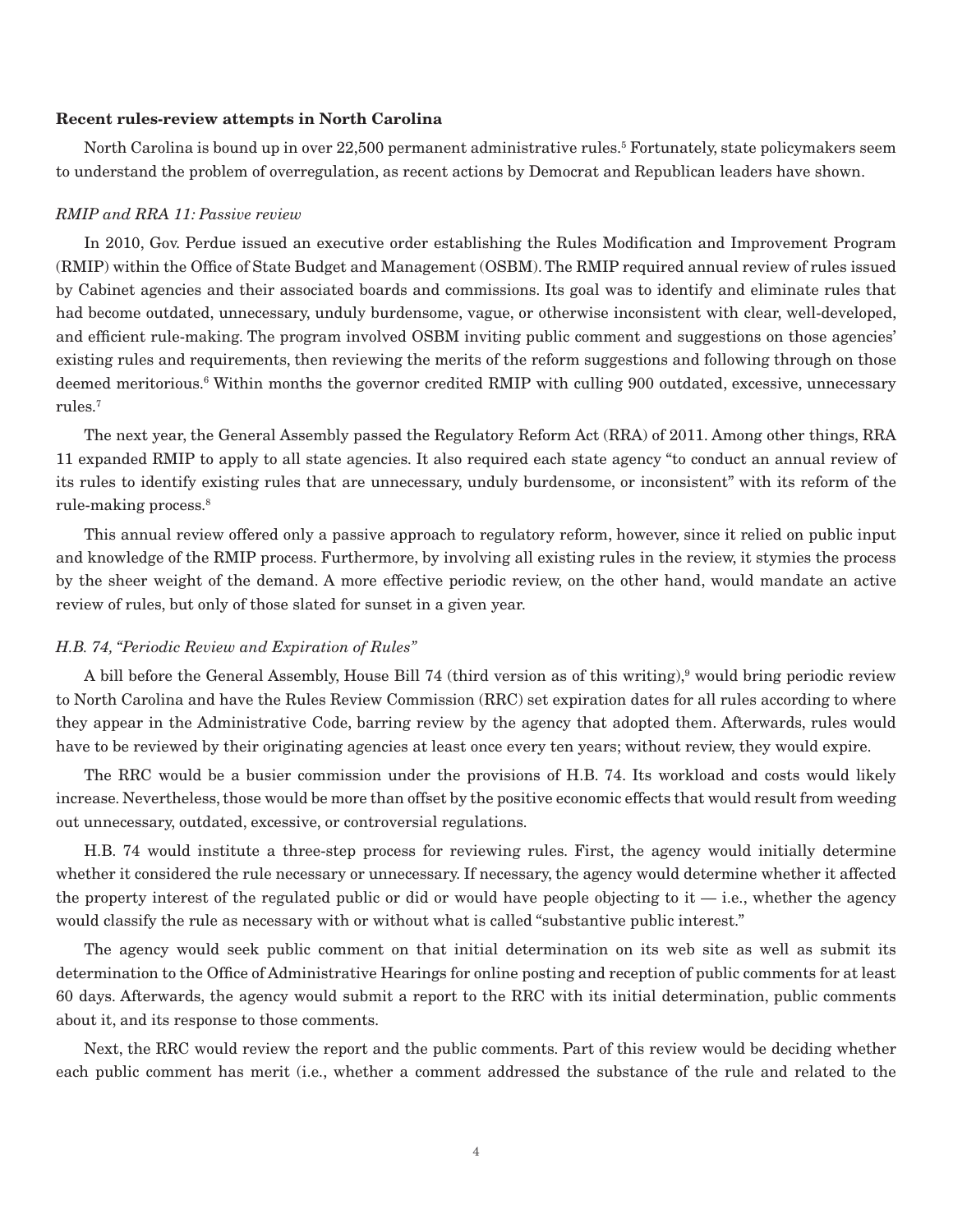RRC's statutory standards for review). Based upon that, the RRC could change the agency's designation of a rule as "unnecessary" or "necessary without substantive public interest" to "necessary with substantive public interest."

The RRC would then draft a final determination report to submit to the Joint Legislative Administrative Procedure Oversight Committee, which comprises eight members apiece from the House and Senate. This report would include the agency's report items along with the RRC's determinations of public comments.

The following regulatory actions would result from that report once it became effective:

- Rules deemed "unnecessary" would expire on the first day of the month after the report's effective date
- Rules deemed "necessary without substantive public interest" would remain in effect
- Rules deemed "necessary with substantive public interest" including, based on public comments of merit, rules initially deemed by the agency as "unnecessary" or "necessary without substantive public interest" would have to be readopted as new rules

In the final step, the RRC's final determination report would become effective either when the agency consults with the oversight committee or, barring a consultation, on the 61st day following delivery of the report.

Should the oversight committee disagree with the determination of a specific rule, it could recommend that the General Assembly direct the agency to review that rule within a year.

Two factors would greatly affect the strength of the review process outlined in H.B. 74. First, as with RMIP and RRA 11, this review would put much weight on public input and knowledge of the process. At the agency level, H.B. 74 makes space for acknowledging that regulating parties may not know their interests are affected and would object if they did. There is no such allowance afforded the RRC in its review of the agency's initial determination, however.

The review process could therefore be strengthened by a simple definitional change. The proposed change would be under Section 2 in the bill, from

A rule is also "necessary with substantive public interest" if the rule affects the property interest of the regulated public and the agency knows or suspects that any person may object to the rule.10

to

A rule is also "necessary with substantive public interest" if the rule affects the property interest of the regulated public and or if the agency or Commission knows or suspects that any person may object to the rule.

The second factor relates to having controversial rules — those the agencies consider necessary but which the regulated public finds (or would likely find) objectionable — go through the adoption process again as proposed new rules. The idea is welcome, but its effectiveness ultimately hinges on the process for adopting proposed new rules.

# **Sunrise and sunset**

An effective sunset approach needs an effective "sunrise" approach. Rules slated for review would have to undergo the same scrutiny given to proposed new rules. For that reason, the state needs a solid policy foundation for new rules. Sunrise complements to sunset laws would include a REINS law, strong cost/benefit analysis, requiring agencies to consider alternatives to regulation, stating regulations' objectives and outcome measures by which to hold them accountable, no-more-stringent laws, regulatory reciprocity, and small business flexibility analysis.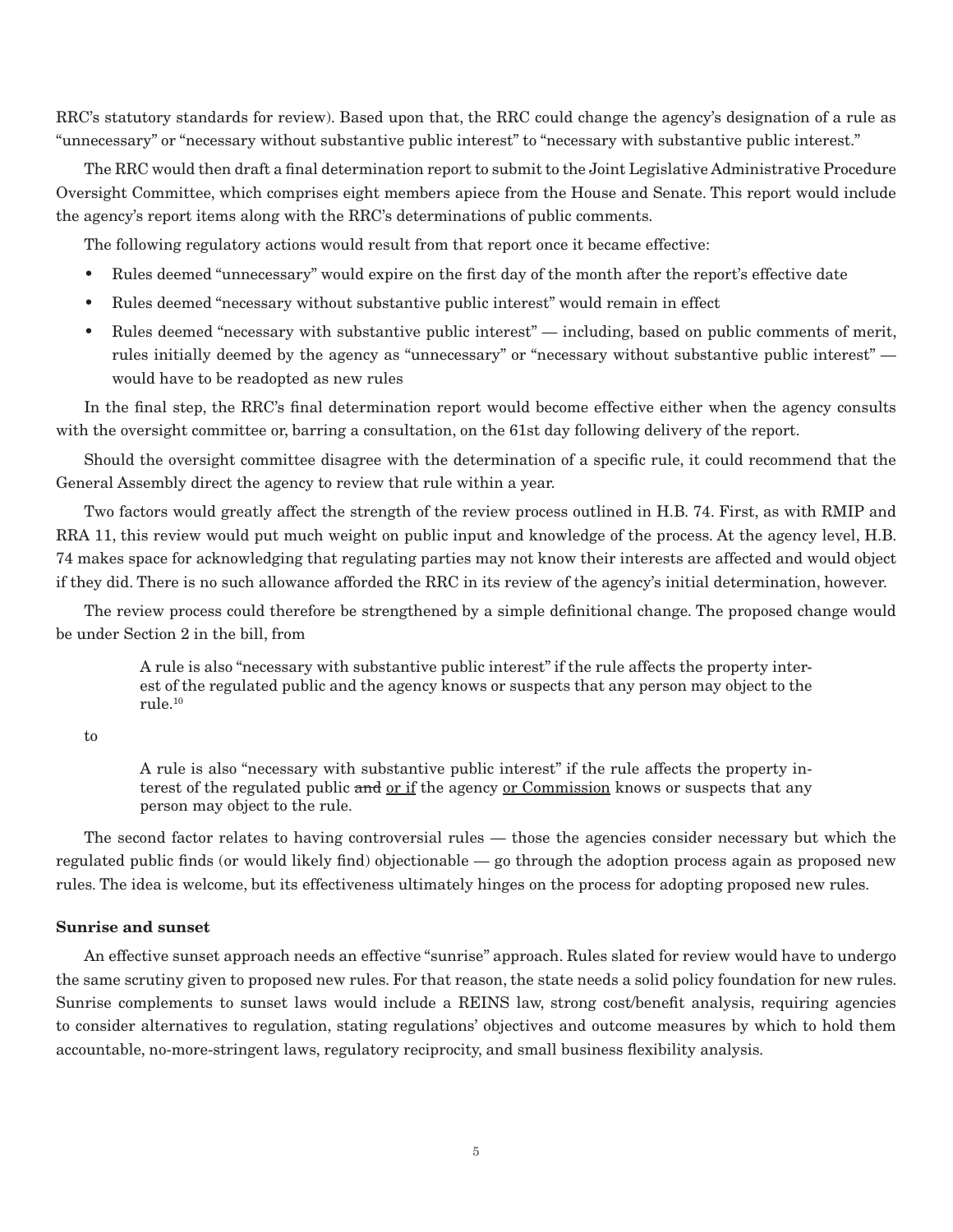#### *REINS*

The present structure of regulation in North Carolina is heavily biased toward expanding regulation. Procedural hurdles make successfully blocking a proposed rule extremely rare.

The REINS approach (from the "Regulations from the Executive In Need of Scrutiny" Act proposed before Congress) would require an affirming vote in the General Assembly before allowing to proceed any proposed rule that would have a major impact on the economy, cause significant cost or price increases on consumers, or bring about significant harm to competition, employment, productivity, and other healthy economic activities.11

#### *Strong cost/benefit analysis*

RRA 11 included a foundation of cost/benefit analysis but didn't go far enough — it didn't require agencies to reject rules if they find the costs of a proposed rule to exceed its benefits. An ideal regulatory process would have good, narrowly tailored rules adopted only when the rules are absolutely necessary, so a rejection requirement should not be twisted into an "adoption requirement" just because benefits are found to exceed costs. Furthermore, "benefits" are not benefits if they trespass individual rights, stand in as a measurable proxy for an immeasurable good (i.e., reduced carbon dioxide emissions assumed to mean a reduced global-warming risk), or are forced changes in behavior caused by mandates, etc.<sup>12</sup>

#### *Consideration of alternatives to regulation*

An important reform in RRA 11 was to require an agency proposing a rule with substantial economic impact to consider at least two alternatives and explain why the alternatives were rejected.13

In considering alternatives to rules, the agency should be required to include *making no change* as one of the alternatives to consider and quantify. (In the case of existing rules reviewed and deemed "necessary with substantive public interest," the alternatives should include *no longer having the specific rule*.) Agencies should be required to choose the least burdensome alternative.14

# *Stated objectives and outcome measures*

Any regulation, no matter how well conceived, poses a real risk of unintended, unforeseen negative consequences. Agencies should therefore be required to include stated objectives and outcome measures for regulations and state programs, so that when the time for review arrives, they can be held accountable to them. The "winners" of any regulation would be able to point to positive effects among themselves, so it is important to be able to test it according to its foundational purposes.15

Requiring stated objectives and outcome measures up front is also an important feature of transparent government.

#### *No-more-stringent laws*

Given the burden of compliance costs of regulation, if North Carolina is to have a stricter regulation than that imposed by federal regulators, then it should be the elected representatives of the people (legislators), not agency bureaucrats, who make that decision. "No-more-stringent" laws would prohibit state agencies from imposing stricter regulations in areas also covered by federal regulations.

RRA 2011 addressed the lack of no-more-stringent laws in state environmental policy. The General Assembly should extend this reform to all state agencies, not just ones dealing with the environment.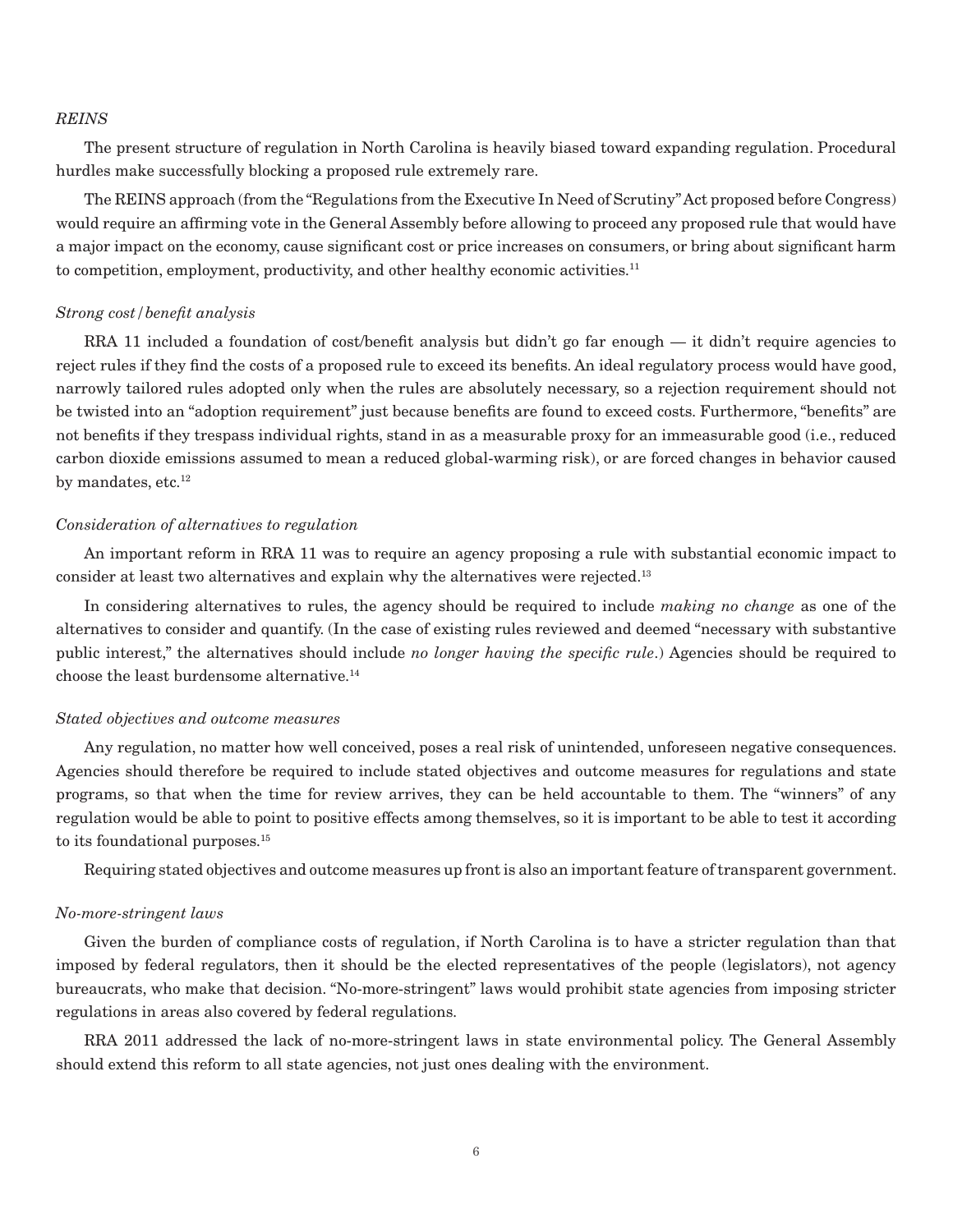No-more-stringent laws would not, however, prevent the legislature from passing stricter laws in areas covered by federal regulations. In that case it would be proper for directly accountable representatives of the people to make those decisions, not unelected, unaccountable bureaucrats.

# *Regulatory reciprocity, a.k.a. the "Stossel Rule"*

Even if periodic review were in place, there would be no cap on the total stock of state regulation. An idea promoted by consumer reporter and Fox Business Network host John Stossel would require agencies to trade in old rules for every new rule.

If North Carolina were to adopt a form of the "Stossel Rule" — "For every new rule, repeal two old ones"<sup>16</sup> it would reduce the total number of regulations over time. A policy of regulatory reciprocity would also introduce opportunity cost to agency rulemaking, as agencies would have to consider the tradeoffs of creating a new rule. It could also lead to a voluntary speeding up of a periodic review if one were in place; i.e., agencies might face internal pressure not to wait the full ten years to report its "unnecessary" rules if identifying and culling them now would clear the path for a new rule it considered necessary. (A rule readopted under periodic review would not count as a new rule for the purpose of regulatory reciprocity.)

To be the most effective, however, regulatory reciprocity should trade *like rules for like*. In other words, trading in two unnecessary minor rules for one major rule could have a net negative impact on the state's economic climate, even though it would reduce the total number of rules. Therefore, a Stossel Rule approach for North Carolina would best require trading in old major rules if an agency wanted a new major rule.

Incidentally, regulatory reciprocity need not be limited to a "two-for-one" reciprocity arrangement. Stossel favored each new rule costing as much as 10 old rules.<sup>17</sup>

#### *Small business flexibility analysis*

Small businesses comprise 98 percent of employers in North Carolina, but they typically struggle with higher costs to comply with state and federal regulations because unlike big firms, they generally lack their own compliance and legal staffs. Recognizing this cost disparity, the federal government has since 1980 used small business flexibility analysis, which offers small businesses less stringent compliance and reporting requirements, less onerous scheduling or reporting deadlines, use of performance standards rather than design or operational standards, and exemption from some or all requirements of particular regulations. A majority of states have adopted it as well.

Adopting small business flexibility analysis in North Carolina would not only help protect small businesses trying to comply with state regulations, but it would also extend to them protections afforded their peers in many other states.18

# **Conclusion**

Overregulation is a significant drag on the North Carolina economy. It causes businesses to shift resources away from productive tasks into chasing compliance. It raises the cost of doing business, keeping some businesses from getting started while driving some establishments out of business. Furthermore, it dampens investment, harms job creation and employment, and reduces state revenues.

Leaders across the political spectrum have long recognized the ill effects of overregulation and have sought ways to get rid of unnecessary, harmful, or out-of-date rules. Once regulations are put into place, however, they draw factions and special interests, making it politically difficult to attempt to end them.